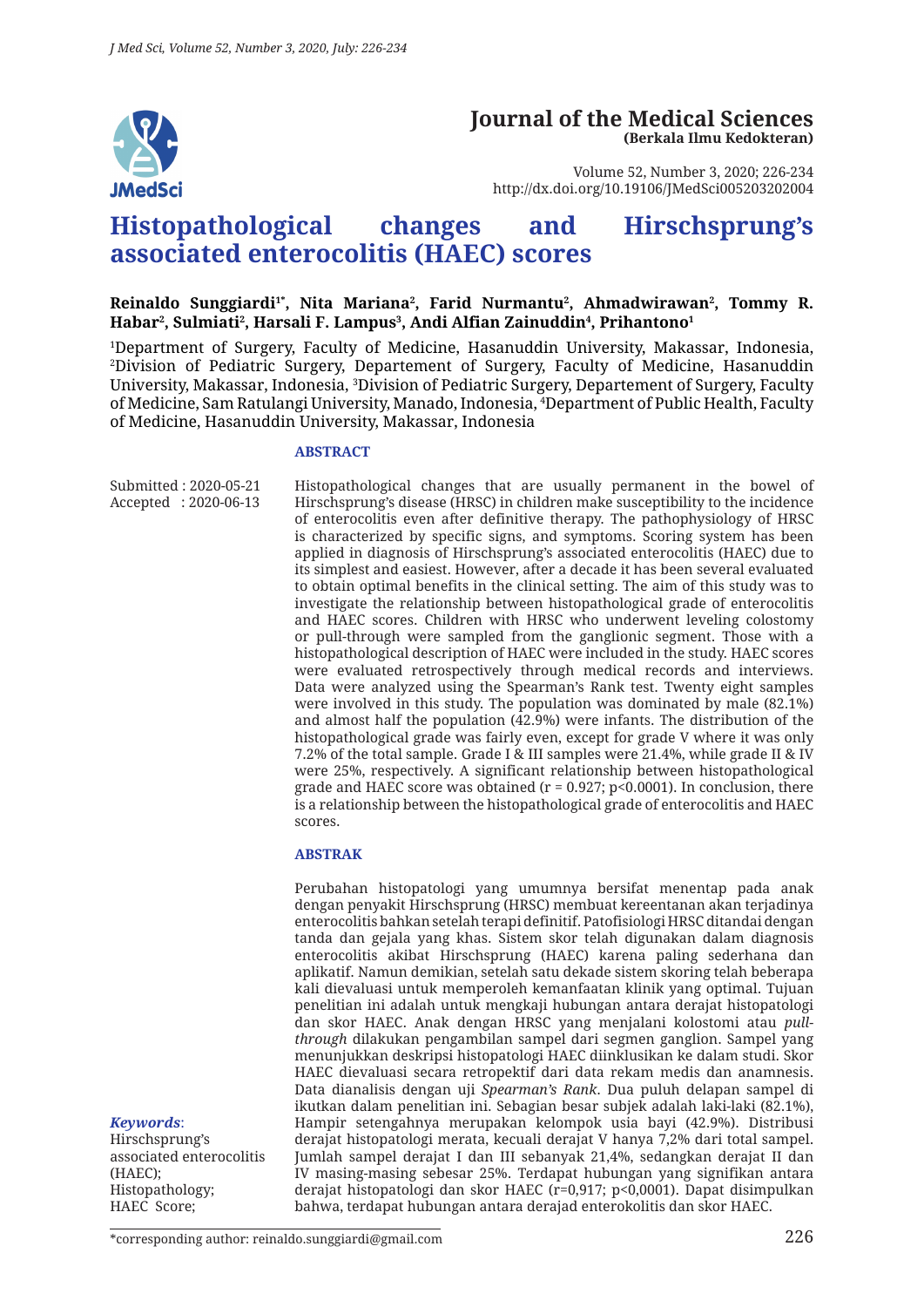# **INTRODUCTION**

The acronym Hirschsprung's disease (HRSC) has been used for aganglionic congenital megacolon since Dr. Harald Hirschsprung, a Danish pediatrician who presented two cases of infants with fatal constipation at the Berlin conference of the German Society of Pediatrics in 1886.<sup>1</sup> Even though more than a century has passed, the fatal complication of HRSC, Hirschsprung's-associated enterocolitis (HAEC), remains the most significant and potentially life-threatening problem.2,3 It is a scourge for pediatric surgeons and pediatricians. As a major cause of morbidity and mortality, especially with the difficulty in diagnosing, a high level of suspicion must be instilled when dealing with HRSC. Mild clinical presentations such as slight abdominal distension, watery stool with perianal excoriation, and also fever, to more severe symptoms that include explosive and foul-smelling diarrhea or loose stools accompanied by blood, vomiting, lethargy, and shock due to the presence of life-threatening toxic megacolon, can occur in HAEC.4

Children with HRSC can get HAEC both before and after diversion or definitive resection of the aganglionic bowel. The incidence varies widely, from 6-26% preoperatively and 5-42% postoperatively. This may be due to differences in diagnostic standards for HAEC in the presence of overlapping symptoms with other pathological conditions.5,6

Although some pathophysiology hypotheses has been postulated, the biological mechanisms for HAEC is still unclear. As a result of abnormal intestinal motility that allows bacterial stasis and microflora dis-equilibrium, coupled with an innate immune response and several other mechanisms from the level of gene expression to the biochemical imbalance of the digestive tract, will cause intestinal barrier complex disorders that will appear as histopathological changes in bowel wall structure.4,5,7-11 Other theories that have been proven are the retention of mucin in the colonic mucosa, as well as the shift from acidity of the mucin to neutral.12 It was proposed that HAEC patients will sustain significant changes in theirbowel tissue characterized by mucin retention and dilatation of crypts which becomes the basis of HAEC histopathological classification.<sup>4,5,13</sup>

HAEC is diagnosed clinically. To promote early diagnosis and treatment, Pastor *et al*. 14 has formulated a standardized scoring system to help measure outcomes in research and clinical diagnostics in children with HRSC who were suspected of having enterocolitis. Due to many underdiagnoses of clinical use, a patientbased validation and evaluation of the HAEC scoring system has been performed, which reveals a cut-off score that is very different from previous studies. It was suggested that HAEC scores with cut-off 4 would increase sensitivity and specificity to detect HAEC episodes.<sup>6,15</sup>

Although several indicators have been investigated,8-10 only the HAEC score is the easiest and most applicable in daily use for enterocolitis in HRSC. The absence of gold standard diagnostic tool for HAEC causes many delays in diagnosis that are parallel with the over and under treatment of this condition. We hypothesized that there was a relationship between the severity of histopathological grade and HAEC scores. To evaluate these issues, we conducted a study to identify the correlation between histopathological grade of enterocolitis with HAEC scoring system.

### **MATERIALS AND METHODS**

### **Subjects**

It was a cross sectional study with consecutive sampling involving pediatric HRSC patients in Universitas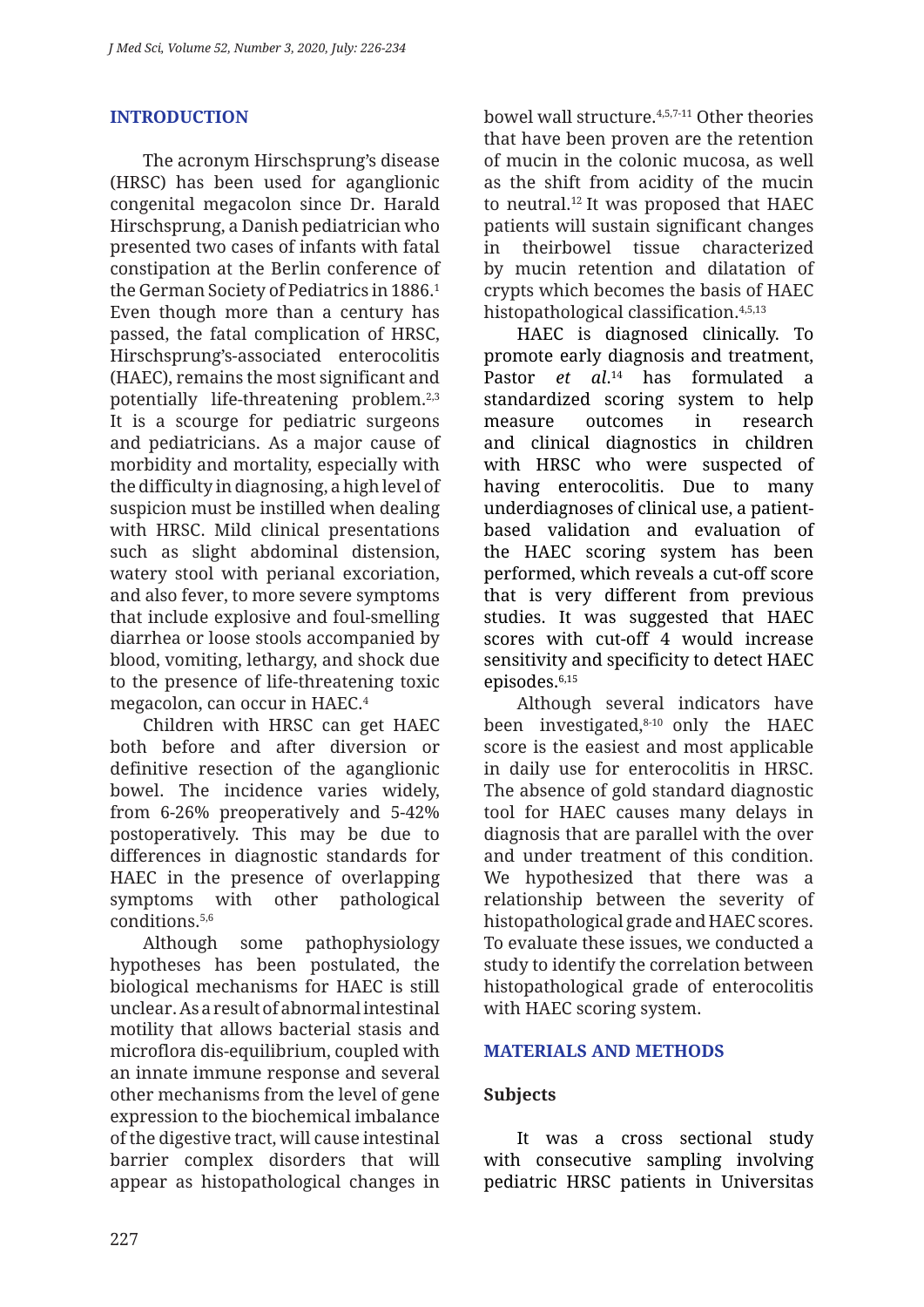Hasanuddin Academic Hospital and Dr. Wahidn Sudirohusodo General Hospital, Makasar who have a pathognomonic histopathology of HAEC and met the inclusion and exclusion criteria. The inclusion criteria consisted of all pediatric HRSC patients at an age of 18 years or younger who had not completed definitive pull-through surgery. The exclusion criteria are incomplete or missing of medical records. The diagnosis of HRSC was confirmed by rectal biopsy results, prior to leveling colostomy or pull-through. Colon samples were collected intraoperatively and were assessed histopathologicaly based on the HAEC classification of Teitelbeum (Hematoxylin Eosin staining under light microscope).

# **Procedure**

At the time of operative procedure, parents were approached to obtain for their children involved in this study. Detailed clinical information including 16 items of HAEC scores were collected from retrospective review of medical record. The HAEC score component would be declared present if the description of symptoms, signs, laboratory and radiological examinations were registered during the children's hospitalization and follow-up period. Whereas the absence of HAEC was defined as a negative finding of these components in the medical record after being confirmed to the children's parents or guardians using standardized questionnaires. In cases with recurrent enterocolitis, we recorded the HAEC scores from the last episode of recurrence. For the purpose of this study, HAEC was established based on a histopathological diagnosis and then matched with past clinical history. The study was approved by the Health ResearchEthics Committee of Universitas Hasanuddin Academic Hospital/Dr. Wahidin Sudirohusodo General Hospital, Faculty of Medicine, Universitas Hasanuddin, Makasar (No 224/UN4.6.4.5.31/PP36/2020)

# **Statistical analysis**

The data collected from the study were compare using Spearman rank test. Statistical analysis was performed using SPSS version 23.0 for Windowsandvalue of p<0.05 was considered statistically significant.

# **RESULTS**

Thirty patients who underwent leveling colostomy or pull-through in the hospital were taken as samples from their distal ganglionic zone for histopathological examination. Hirschsprung-associated enterocolitis was histologically described in 28 operative specimens reviewed, the remaining two samples with non-HAEC histopathology were excluded from the study. The majority of patients in this study were male and the median age at the time of diversion or definitive procedure was 2 years old with a fairly wide age range, from 5 month infant to 14 years old adolescent. From the entire study population, 7 samples had a history of recurrent chronic constipation and ineffective washout, so diversion was performed, the remaining samples were obtained during definitive surgery. The HAEC score median was 7 (2-17) points. The period between the last episode of enterocolitis and the time of sampling, ranged from 1 to 13 months with a median of 5 months. TABLE 1 shows the demographic and characteristic details of the study population.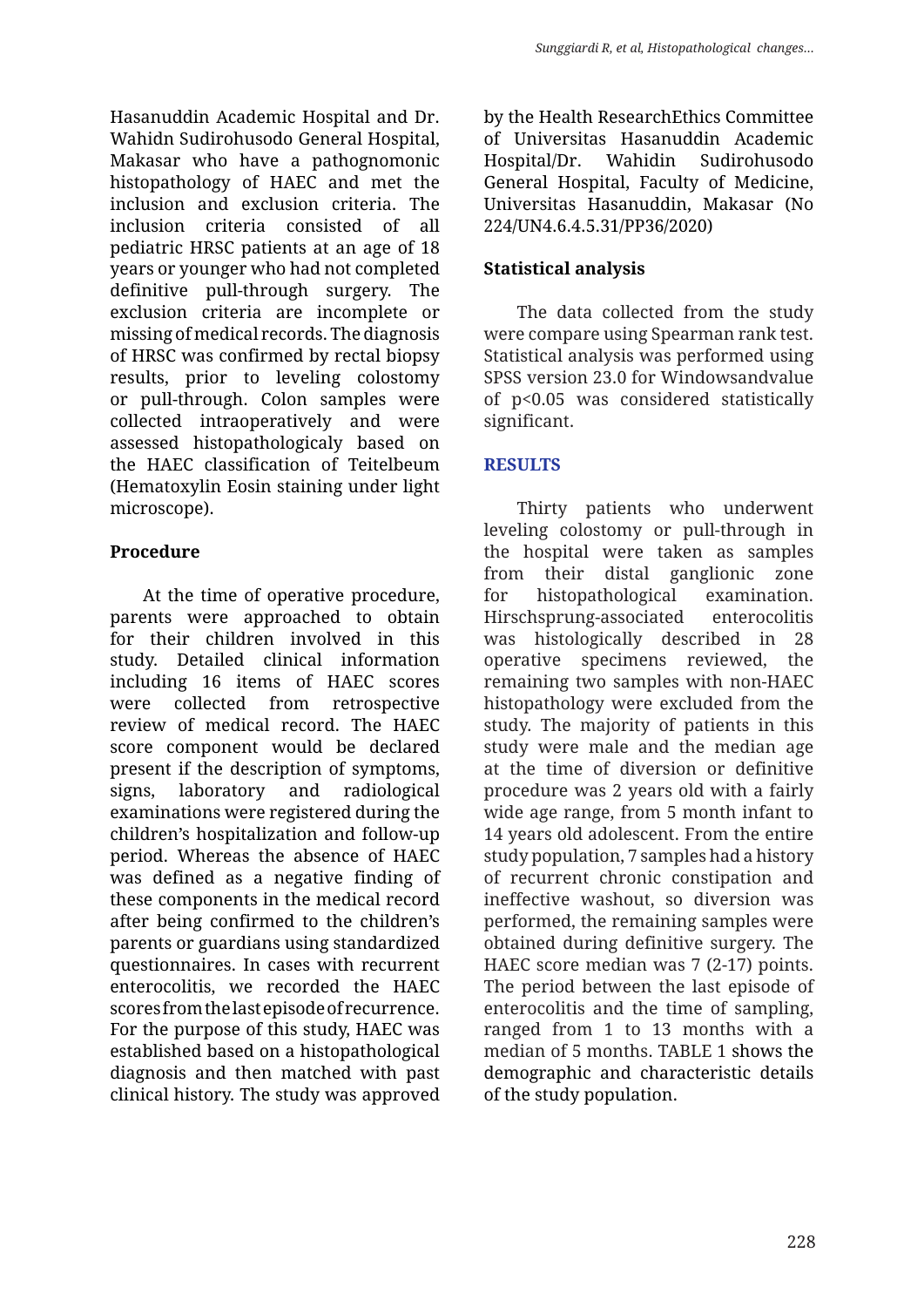| Variables                     | Number of<br>chidren | Percentage<br>(%) |  |  |  |  |
|-------------------------------|----------------------|-------------------|--|--|--|--|
| Gender                        |                      |                   |  |  |  |  |
| Male                          | 23                   | 82.1              |  |  |  |  |
| Female                        | 5                    | 17.9              |  |  |  |  |
| Age group (years old)         |                      |                   |  |  |  |  |
| $\leq 1$                      | 12                   | 42.9              |  |  |  |  |
| $2 - 3$                       | 9                    | 32.1              |  |  |  |  |
| $3-5$                         | 3                    | 10.7              |  |  |  |  |
| > 5                           | $\overline{4}$       | 14.3              |  |  |  |  |
| HAEC histopatologic grade     |                      |                   |  |  |  |  |
| I                             | 6                    | 21.4              |  |  |  |  |
| $\mathbf{I}$                  | 7                    | 25.0              |  |  |  |  |
| III                           | 6                    | 21.4              |  |  |  |  |
| IV                            | 7                    | 25.0              |  |  |  |  |
| $\mathbf{V}$                  | $\overline{2}$       | 7.2               |  |  |  |  |
| <b>HAEC</b> score             |                      |                   |  |  |  |  |
| $\leq 4$                      | 3                    | 10.7              |  |  |  |  |
| $4-9$                         | 14                   | 50.0              |  |  |  |  |
| $\geq 10$                     | 11                   | 39.3              |  |  |  |  |
| Type of surgery               |                      |                   |  |  |  |  |
| Leveling colostomy            | 7                    | 25.0              |  |  |  |  |
| Pull-through<br>$\bullet$     | 21                   | 75.0              |  |  |  |  |
| Last episode of enterocolitis |                      |                   |  |  |  |  |
| $\leq 6$ months               | 18                   | 64.3              |  |  |  |  |
| > 6 months                    | 10                   | 35.7              |  |  |  |  |

TABLE 1**.** Demographic & characteristic of study population

Six samples (21.4%) had grade I, 7 (25%) had grade II, 6 (21.4%) had grade III, 7 (25%) had grade IV and 2 children (7.2%) had grade V enterocolitis based on the classification of Teitelbaum. Histologically, the intestinal wall exhibits inflammation and neutrophil infiltration into the crypts (cryptitis), with associated crypt dilatation and retained mucus within the crypts. In milder stages, this description is similar to abnormalities in cystic fibrosis. In more advanced disease, there is progress ion microscopically to the presence of crypt abscesses, intraluminal fibrinopurulent debris, ulceration of mucosal epithelium, transmural necrosis, or intestinal and may appear similar to ulcerative colitis. Some histopathological images in this series are shown in FIGURE 1.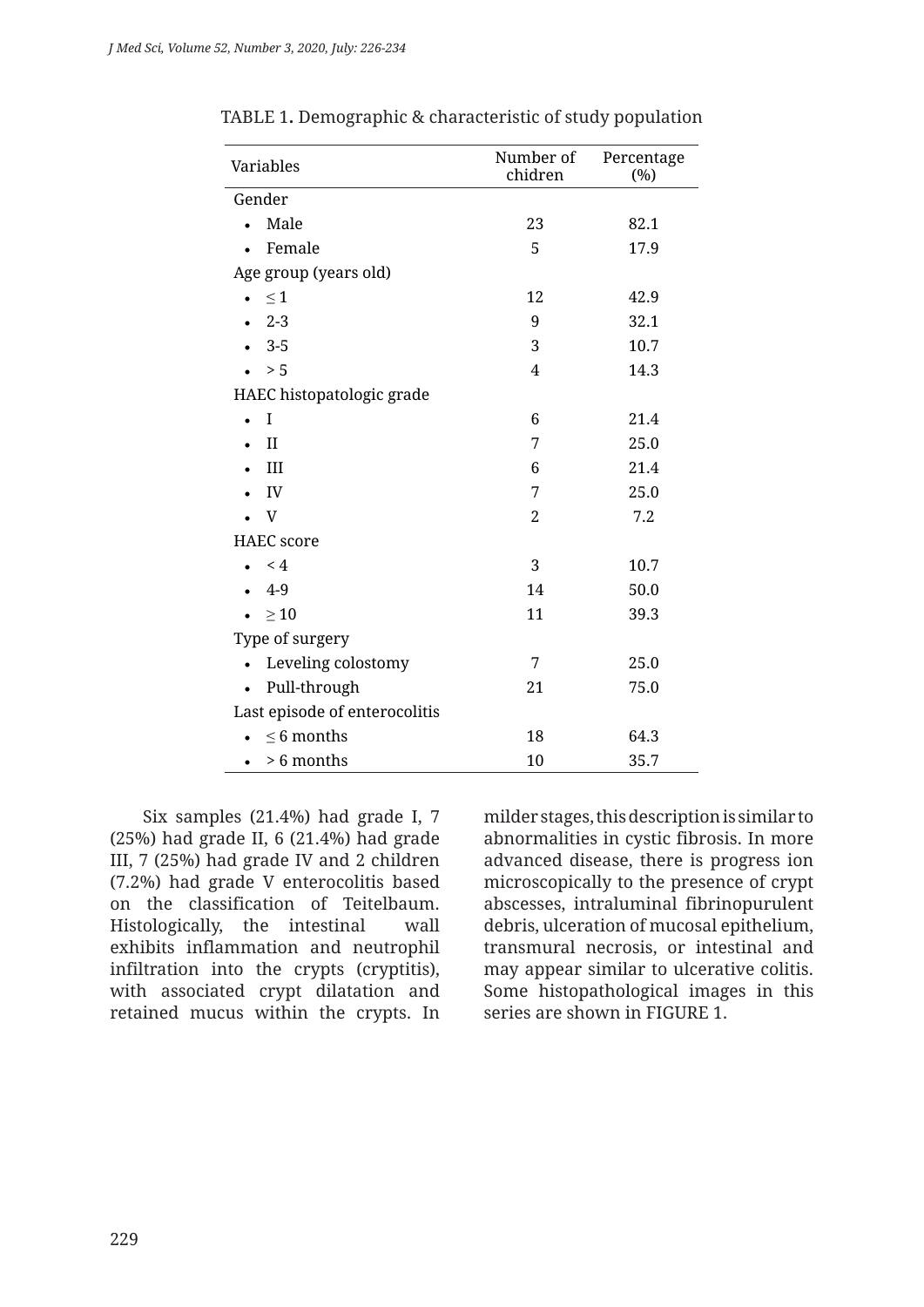

FIGURE 1. Histopathologic grades of HAEC based on Teitelbaum classification, grade I shows crypt dilation & mucin retention, grade II is characterized by cryptitis or two crypt abscesses, grade III describes the presence of multiple crypt abscesses, grade IV shows fibrinopurulent debris & mucosal ulceration, grade V (not shown) describes the transluminal necrosis or perforation

| <b>HAEC</b> score                              | Number of children (n) & percentage (%) based on grade |               |              |               |              |              |              |          |    |         |    |       |
|------------------------------------------------|--------------------------------------------------------|---------------|--------------|---------------|--------------|--------------|--------------|----------|----|---------|----|-------|
|                                                |                                                        | Grade I       |              | Grade II      |              | Grade III    |              | Grade IV |    | Grade V |    | Total |
| n                                              |                                                        | $\frac{0}{0}$ | N            | $\frac{0}{0}$ | n            | $\%$         | n            | $\%$     | n  | $\%$    | n  | $\%$  |
| Diarrhea with explosive stool                  | $\mathbf{2}^{\prime}$                                  | 33.3          | 6            | 85.7          | 6            | 100          | 7            | 100      | 2  | 100     | 23 | 82.1  |
| Diarrhea with foul-smelling stool              | $\Omega$                                               | $\Omega$      | $\theta$     | $\Omega$      | 3            | 50           | 6            | 85.7     | 2  | 100     | 11 | 39.3  |
| Diarrhea with bloody stool                     | $\Omega$                                               | $\mathbf{0}$  | $\theta$     | 0             | $\theta$     | $\theta$     | 2            | 28.6     | 1  | 50      | 3  | 10.7  |
| History of enterocolitis                       | $\Omega$                                               | $\mathbf{0}$  | $\theta$     | $\theta$      | 1            | 16.7         | 4            | 57       | 2  | 100     | 7  | 25    |
| Explosive discharge of gas and stool<br>on DRE | 2                                                      | 33.3          | $\theta$     | $\Omega$      | 4            | 66.7         | 6            | 85.7     | 2  | 100     | 14 | 50    |
| Distended abdomen                              | 5                                                      | 83.3          | 7            | 100           | 6            | 100          | 7            | 100      | 2  | 100     | 27 | 96.4  |
| Decreased peripheral perfusion                 | $\Omega$                                               | $\mathbf{0}$  | $\theta$     | $\mathbf{0}$  | $\mathbf{0}$ | $\mathbf{0}$ | 1            | 14.3     | 1  | 50      | 2  | 7.1   |
| Lethargy                                       | 0                                                      | $\mathbf{0}$  | $\mathbf{0}$ | $\Omega$      | $\mathbf{0}$ | $\mathbf{0}$ | $\mathbf{1}$ | 14.3     | 1  | 50      | 2  | 7.1   |
| Fever                                          |                                                        | 16.7          | 3            | 42.9          | 4            | 66.7         | 7            | 100      | 2  | 100     | 17 | 60.7  |
| Multiple air fluid levels                      | $\Omega$                                               | $\Omega$      | $\theta$     | 0             | 4            | 66.7         | 7            | 100      | 2. | 100     | 13 | 46.4  |

TABLE 2.Distribution of HAEC scores based on histopathological grade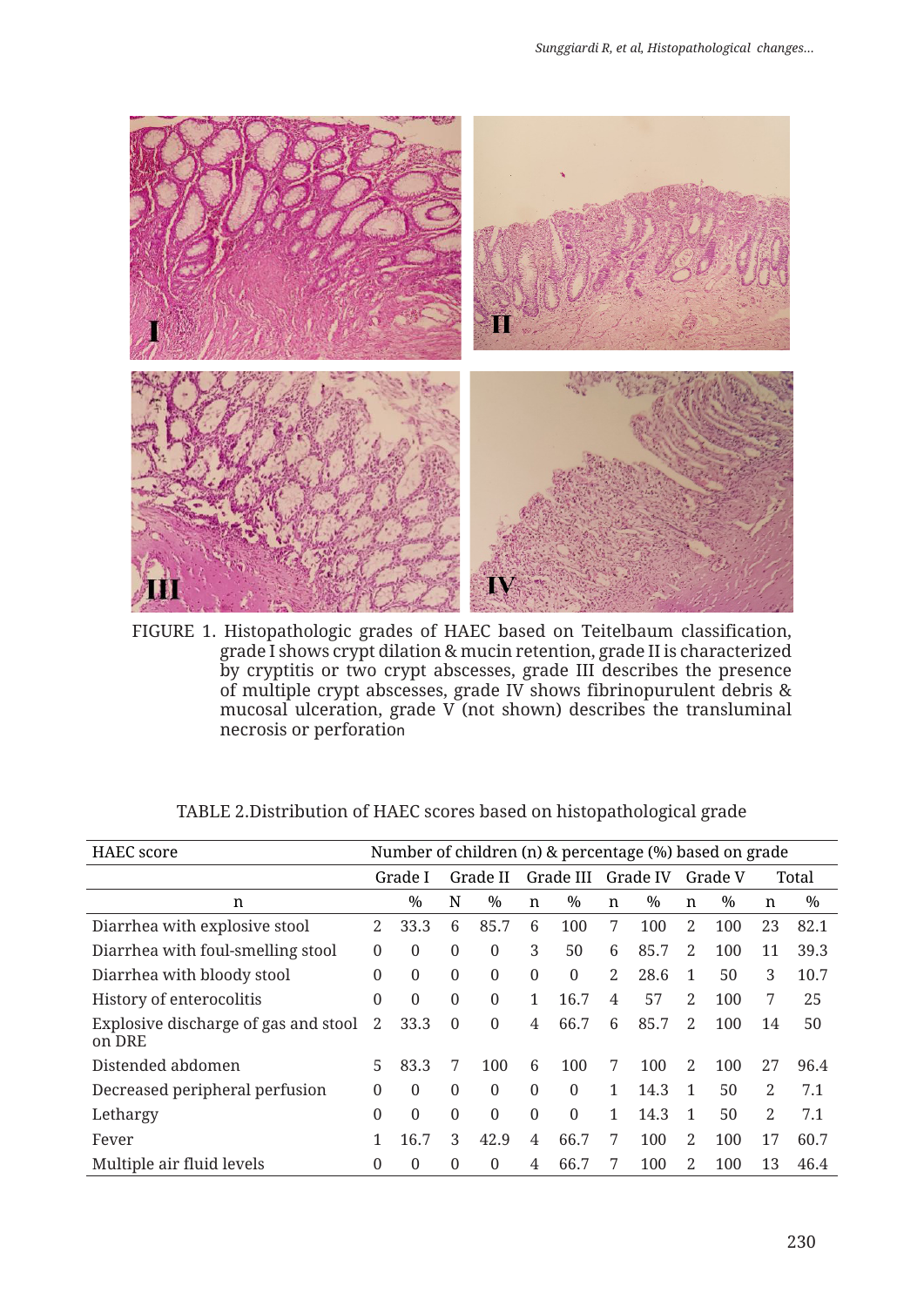| Dilated loop of bowel                                      | 6        | 100            | 4              | 57.1           | 6              | 100            | 7        | 100      | 2            | 100 | 25 | 89.3 |
|------------------------------------------------------------|----------|----------------|----------------|----------------|----------------|----------------|----------|----------|--------------|-----|----|------|
| Sawtooth appearance with<br>irregular mucosa lining        | $\Omega$ | $\Omega$       | $\Omega$       | $\Omega$       | 1.             | 16.7           | 3        | 42.9     | $\mathbf{1}$ | 50  | 5. | 17.9 |
| Cut-off sign in rectosigmoid with<br>absence of distal air | $\theta$ | $\overline{0}$ | $\overline{0}$ | $\overline{0}$ | $\overline{0}$ | $\overline{0}$ |          | 4 57.1   | 2            | 100 | 6  | 21.4 |
| Pneumatosis                                                | 0        | $\Omega$       | $\Omega$       | $\Omega$       | $\Omega$       | $\Omega$       | $\Omega$ | $\Omega$ | 1            | 50  |    | 3.6  |
| Leukocytosis                                               |          | 16.7           | 4              | 57.1           | 5              | 83.3           | 6        | 85.7     | 2            | 100 | 18 | 64.3 |
| Shift to the left                                          | 0        | $\Omega$       | 3              | 42.9           | -3             | 50             | 6        | 85.7     |              | 100 | 14 | 50   |

The correlation coefficient for establishing the strength of the relationship between histopathological grade and HAEC scores was calculated by the Spearman's Rank test. Analysis of the data in this study was statistically significant (p<0.0001) and had a very strong positive correlation  $(r = 0.927)$ (TABLE 3).

#### TABLE 3.Relationship of histopathological grade with HAEC score

| Spearman's Rank test             |     |                      |
|----------------------------------|-----|----------------------|
| Grade Histopatology & HAEC Score | 28. | $0.927 \times 0.001$ |

### **DISCUSSION**

In accordance with previous studies on HRSC, $2,16,17$  the gender comparison in our study was dominated by male with 82.1%. Most patients received definitive surgical management in the infant period (42.9%), the youngest child who underwent surgery was five months old infant. These findings are consistent with the conclusions of a study from Sosnowska *et al*. 18 which states that in children with HRSC, definitive surgery should be considered to be carried out after 4 months of age because it might have an influence on better longterm outcomes, although there was a contradiction from other study.<sup>3</sup> There also were many incomplete data on the age of the patients were first diagnosed with HRSC. This research implies that patients who come to the hospital might has been previously diagnosed in their respective regions because the hospitalwas a tertiary referral hospital in eastern Indonesia. But the presence of some children who underwent definitive surgery at an older age and

even teenagers (12 y.o female and 14 y.o male), showed a delay in diagnosis or poor health education with ignorance, poverty and refusal to surgery. Limited access to competent pediatric surgeons and facilities for standard therapy are also unresolved issues in developing country.

According to Gosain *et al*. 19 the classic manifestations of HAEC include abdominal distention, fever, and diarrhea. These were also seen in our study where the most common findings from the components of the HAEC score were abdominal distention (96.4%) and bowel dilatation (89.3%), followed by explosive diarrhea (82.1%), leukocytosis (64.3%), and also fever (60.7%). As another comparison, the general percentage of the HAEC score components of our sample has shown similarities with previous study conducted by Yulianda *et al*. 16 Although there were large gaps in lethargy (7.1 vs 72.7%) and cutoff sign in rectosigmoid (21.4 vs 72.7%) between these two studies. This situation may be caused by differences in sampling methods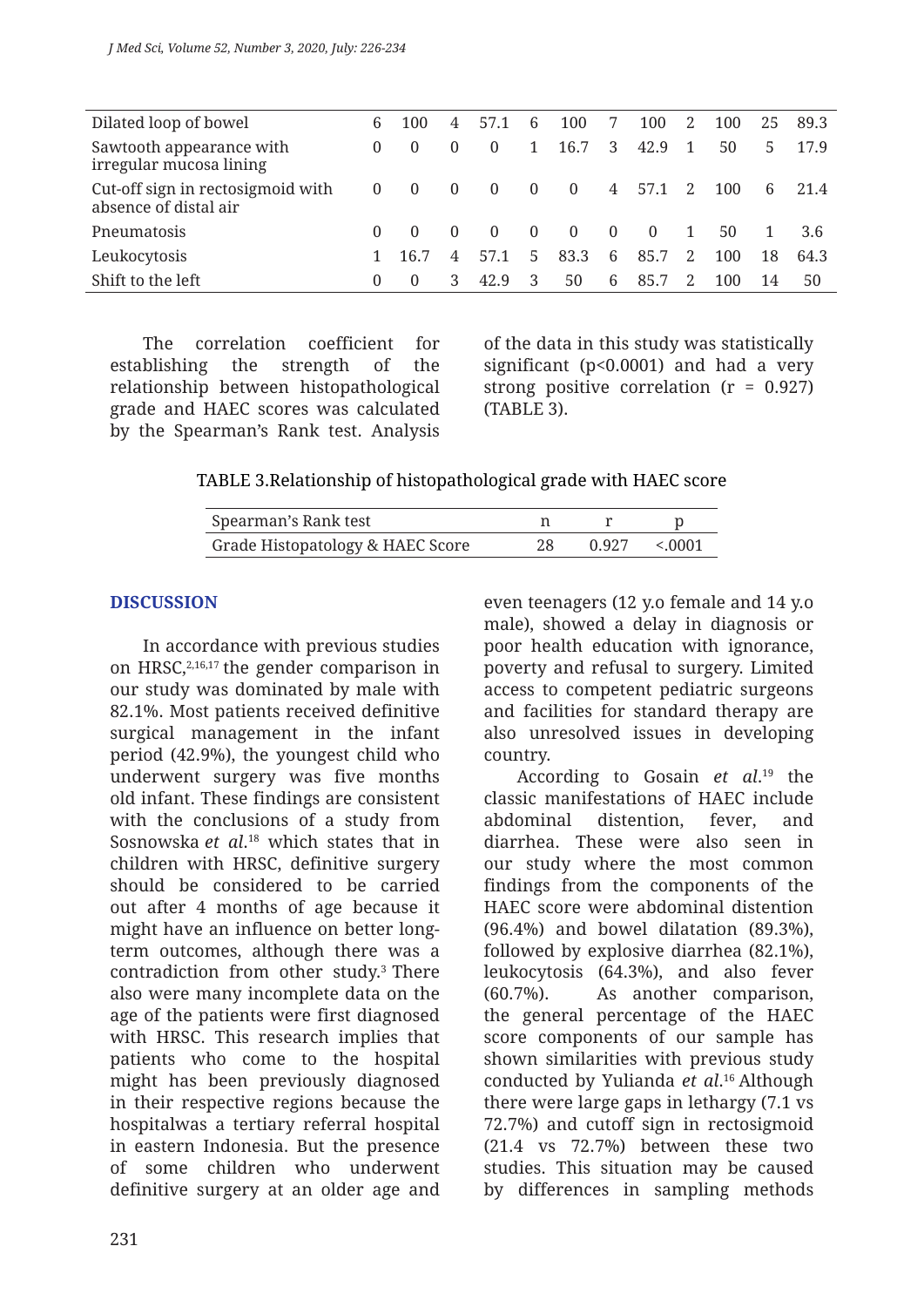and diagnostic criteria. We traced HAEC children through histopathological results and many of our samples had HAEC scores less than 10, while they used a cut-off point of 10 as a determinant for HAEC. Based on a critical evaluation study of the score, submitted by Frykman *et al.*15 and has also been clinically reevaluated by subsequent study,<sup>6</sup> a cut-off score of 10 seems to be too restrictive and would exclude more than half of patients suspected of being HAEC. In other words, mild HAEC episodes will be missed.

Since the HAEC histopathological classification system was introduced, many studies have shown its correlation in predicting future incidents of HAEC recurrence. As previously stated by Elhalaby *et al.*13 that the risk of future clinical HAEC was statistically greater in those patients who had a previous histopatological grade  $\geq$  III. It was an interesting finding where all children with a history of recurrent enterocolitis (7 children, 25%) had histopathological grade  $\geq$  III. This was an endorsement of a predictive conclusion from this study by providing evidence from our retrospective study. These demographic data also similar to study conducted by Haricharan *et al*. 20 but they found that recurrent HAEC was present in populations with enterocolitis grade of II or higher, although statistically it was not significant.

Decreased peripheral perfusion and lethargy were found only in children with grade IV and V, while pneumatosis was seen only at grade V (TABLE 2). These data may show a relationship of high histopathological degrees of HAEC with a decrease in peripheral perfusion, lethargy, and pneumatosis on X-rays abdomen as part of severe HAEC criteria according to clinical guidelines that have been used before.19

The entire samples were taken from the ganglionic segment and varied in the time span of their last episode of enterocolitis (1-13 months). This evidence corroborates previous studies which found that histopathological changes in HAEC occurred not only in the aganglionic and transitional segments, but can also affect the ganglion segments of bowel in HRSC. This abnormality can last for a long time or it may also be permanent $4,12,13,17$  and make susceptibility to the incidence of postoperative enterocolitis. So ongoing management for prevention and longterm observation must still be carried out against the risk of enterocolitis.

This study highlights the very strong positive correlation between severity of histopathological grade and HAEC score that statisticallysignificant (p<.0001), the higher the histopathological grade severity, the higher the HAEC score.

To the best of our knowledge, this is the first study that correlates the histopathology of HAEC and its scoring system. The limitation of this study lies in its retrospective design with its dependence on history and physical examination in hospital medical records, although crosschecks have been carried out from the parents or guardians of these children. The histopathological grading system used in this study was designed to include all HAEC children including those with mild symptoms. Finally, it suggests that sampling from the ganglionic segment every time a definitive operation is performed is logical and valuable for further research it might have a predictive function in postoperative enterocolitis that is strengthened by calculating the preoperative HAEC score if a previous episode of enterocolitis is detected.

# **CONCLUSION**

In conclusion, a correlation between histopathological grade and HAEC score is reported. If histopatological grade increases, so does HAEC score.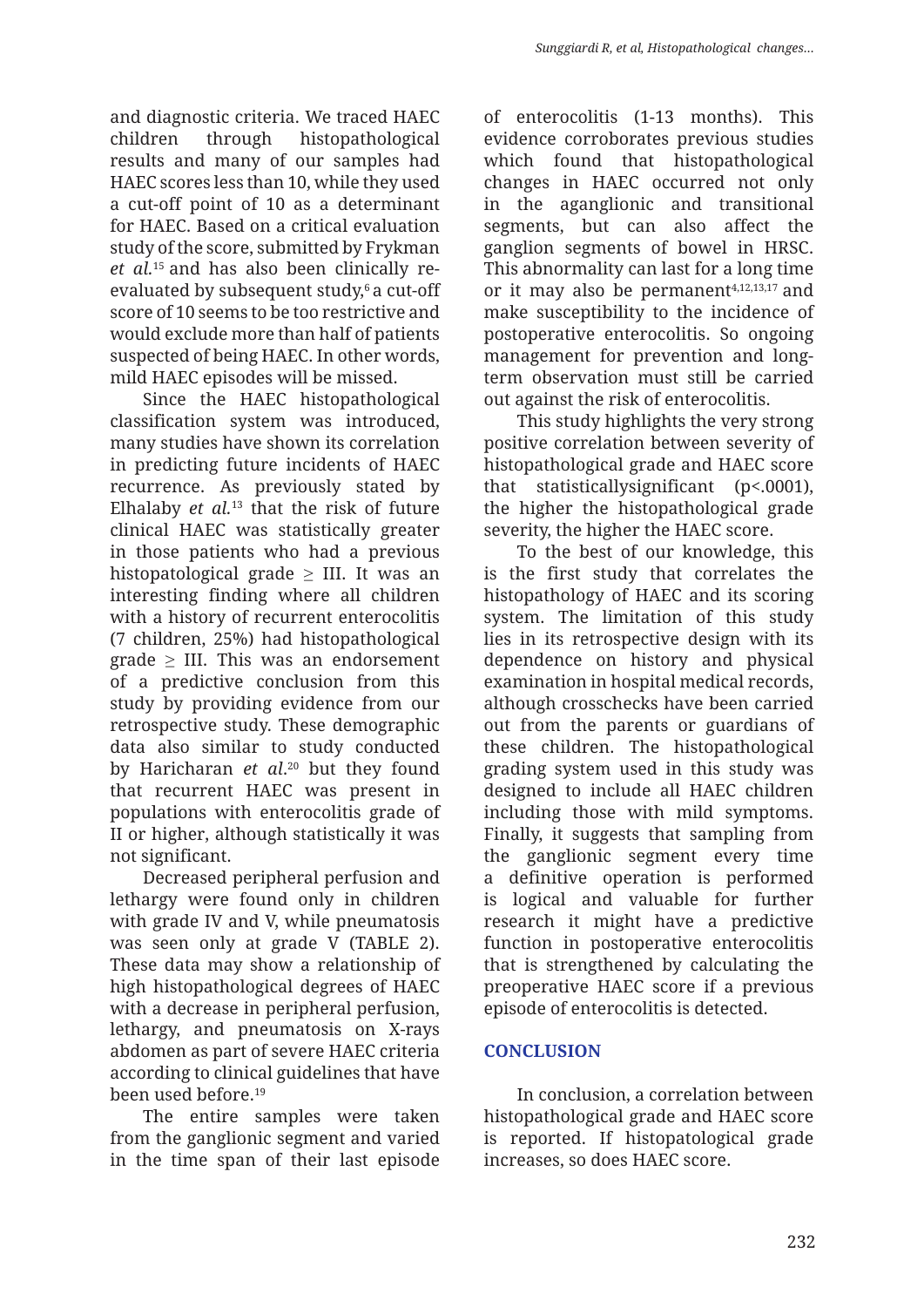# **ACKNOWLEDGEMENT**

The authors would like to thank all our colleagues who participated in the preparation of thismanuscript.

# **REFERENCES**

1. Sergi C. Hirschsprung's disease: Historical notes and pathological diagnosis on the occasion of the 100th anniversary of Dr. Harald Hirschsprung's death. World JClin Pediatr 2015; 4(4):120-5.

https://doi.org/10.5409/wjcp.v4.i4.120

2. Sellers M, Udaondo C, Moreno B, Alés GM, Díez J, Martínez L, *et al.* Hirschsprung-associated enterocolitis: Observational study in a paediatric emergency care unit. Anales de Pediatría (English Edition) 2018; 88(6):329-34.

https://doi.org/10.1016/j. anpede.2017.07.006

- 3. Nguyen LA, Righini-Grunder F, Piché N, Faure C, Aspirot A. Factors influencing the incidence of Hirschsprung associated enterocolitis (HAEC). J Pediatr Surg 2019; 54(5):959-63. https://doi.org/10.1016/j. jpedsurg.2019.01.026
- 4. Austin KM. The pathogenesis of Hirschsprung's disease-associated enterocolitis. Semin Pediatr Surg 2012; 21(4):319-27. https://doi.org/10.1053/j. sempedsurg.2012.07.006
- 5. Demehri FR, Halaweish IF, Coran AG, Teitelbaum DH. Hirschsprungassociated enterocolitis: pathogenesis, treatment and prevention. Pediatr Surg Int 2013; 29(09):873–81. https://doi.org/10.1007/s00383-013-3353-1
- 6. Dore M, Sanchez AV, Junco PT, Barrena S, De Ceano-Vivas M, Gomez JJ, Moreno AM, Santamaria ML, Martinez L. Reliability of the Hirschsprungassociated enterocolitis score in clinical practice. Eur JPediatr Surg 2019; 29(01):132-7.

https://doi.org/10.1055/s-0038-1677046

7. Tang W, Su Y, Yuan C, Zhang Y, Zhou L, Peng L, *et al.* Prospective study reveals a microbiome signature that predicts the occurrence of post-operative enterocolitis in Hirschsprung disease (HSCR) patients. Gut Microbes 2020; 1-13.

https://doi.org/10.1080/19490976.202 0.1711685

8. Demehri FR, Frykman PK, Cheng Z, Ruan C, Wester T, Nordenskjöld A, *et al.* Altered fecal short chain fatty acid composition in children with a history of Hirschsprung-associated enterocolitis. J Pediatr Surg 2016; 51(1):81-6. http://doi.org/10.1016/j.

jpedsurg.2015.10.012 9. Mariana N, Islam AA, Massi MN, Hatta M, Patellongi I. ITGB2 (CD18) mRNA Expression in Hirschsprung-Associated Enterocolitis (HAEC).

Indian J Public Health Res Develop 2019; 10(8):1015-20. 10. Frykman PK, Patel DC, Kim S, Cheng Z, Wester T, Nordenskjöld A, *et al.* Inflammatory bowel disease serological immune markers antisaccharomyces cerevisiae mannan

antibodies and outer membrane porin C are potential biomarkers for Hirschsprung-associated enterocolitis. J Pediatr Gastroenterol Nutr 2019; 69(2):176-81.

http://doi.org/10.1097/ MPG.0000000000002358

- 11. Soh HJ, Nataraja RM, Pacilli M. Prevention and management of recurrentpostoperative Hirschsprung's disease obstructive symptoms and enterocolitis: Systematic review and meta-analysis. J PediatrSurg 2018; 53(12):2423-9. https://doi.org/10.1016/j. jpedsurg.2018.08.024
- 12. Jiao CL, Chen XY, Feng JX. Novel insights into the pathogenesis of Hirschsprung's-associated enterocolitis. Chinese Med J 2016;